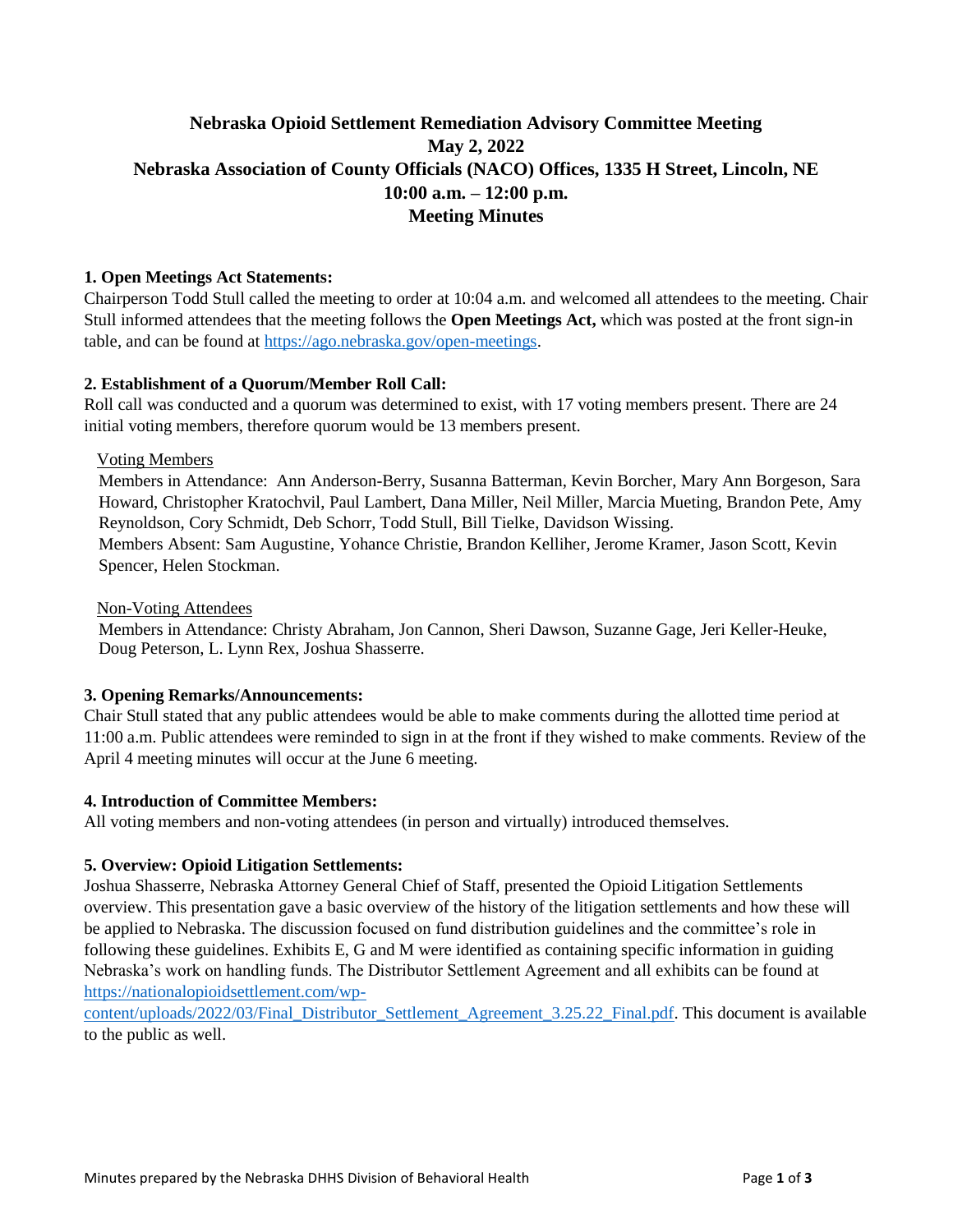## **6. Conflicts of Interest Disclosures:**

Chair Stull stated that Vice-Chair Brandon Kelliher has taken the lead on creating a Conflict of Interest Disclosure for committee members, which is still being drafted. Committee members who may have a conflict of interest were reminded that any conflicts would need to be acknowledged, and that this may require the respective member to abstain from any relevant voting. Vice-Chair Kelliher was unable to be at today's meeting, so this topic will be addressed at a future meeting.

## **7. Subcommittee Reports & Input:**

- Data/Needs Assessment Subcommittee—Ann Anderson-Berry and Amy Reynoldsen reported that the first subcommittee meeting was recently held to establish the subcommittee's broad priorities, what data currently exists, and what data is still needed. Law enforcement and corrections data were identified as a need. No definitive recommendations were formulated during this first meeting. The subcommittee's next meeting will be coming up in about two weeks; additional subcommittee members would be welcome.
- Disbursement Criteria Subcommittee—Mary Ann Borgeson reported that their first subcommittee meeting was recently held to review the settlement agreements. The next subcommittee meeting will focus on clearly outlining the requirements for disbursing funds. This meeting has not yet been scheduled.
- Outcome Measurement Subcommittee—Chair Stull reminded committee members that this group has not yet been formed, per previous discussion during the April 4<sup>th</sup> meeting.

#### **Public Comment Period**

There were no public attendees identified to make comments.

#### **8. Continuation of Previous Agenda Items**

It was suggested that the Overview: Opioid Litigation Settlements presentation be shared with the Behavioral Health Regional Administrators because of the impact these settlements will have on behavioral health services across the state.

Chair Stull thanked the Attorney General's Office and the Department of Health and Human Services for working together on carrying out the duties associated with the settlements.

#### **9. New Business**

Attorney General Doug Peterson reminded committee members to speak with Jeri Keller-Heuke if they wish to submit for travel-related expenses to be reimbursed. AG Peterson thanked Chair Stull for his work as the committee's chairperson.

DHHS Division of Behavioral Health Director Sheri Dawson encouraged committee members to focus on educating the citizens of Nebraska on these settlements and what they mean for the state.

John Cannon, Executive Director of the Nebraska Association of County Officials, was thanked for his support and hospitality in hosting the meeting.

Joshua Shasserre stated that he is willing to attend meetings and training sessions to present the Opioid Litigation Settlements overview to interested parties.

#### **10. Next Meeting**

The next meeting of the Nebraska Opioid Settlement Remediation Advisory Committee is scheduled for Monday, June 6, 2022 at 10:00 a.m., with the location to be determined. Committee members will be notified once a location has been secured.

Agenda items for the June 6 meeting to include:

- Approval of the April 4 and May 2 minutes.
- Establishment of Subcommittee for Outcome Measurement.